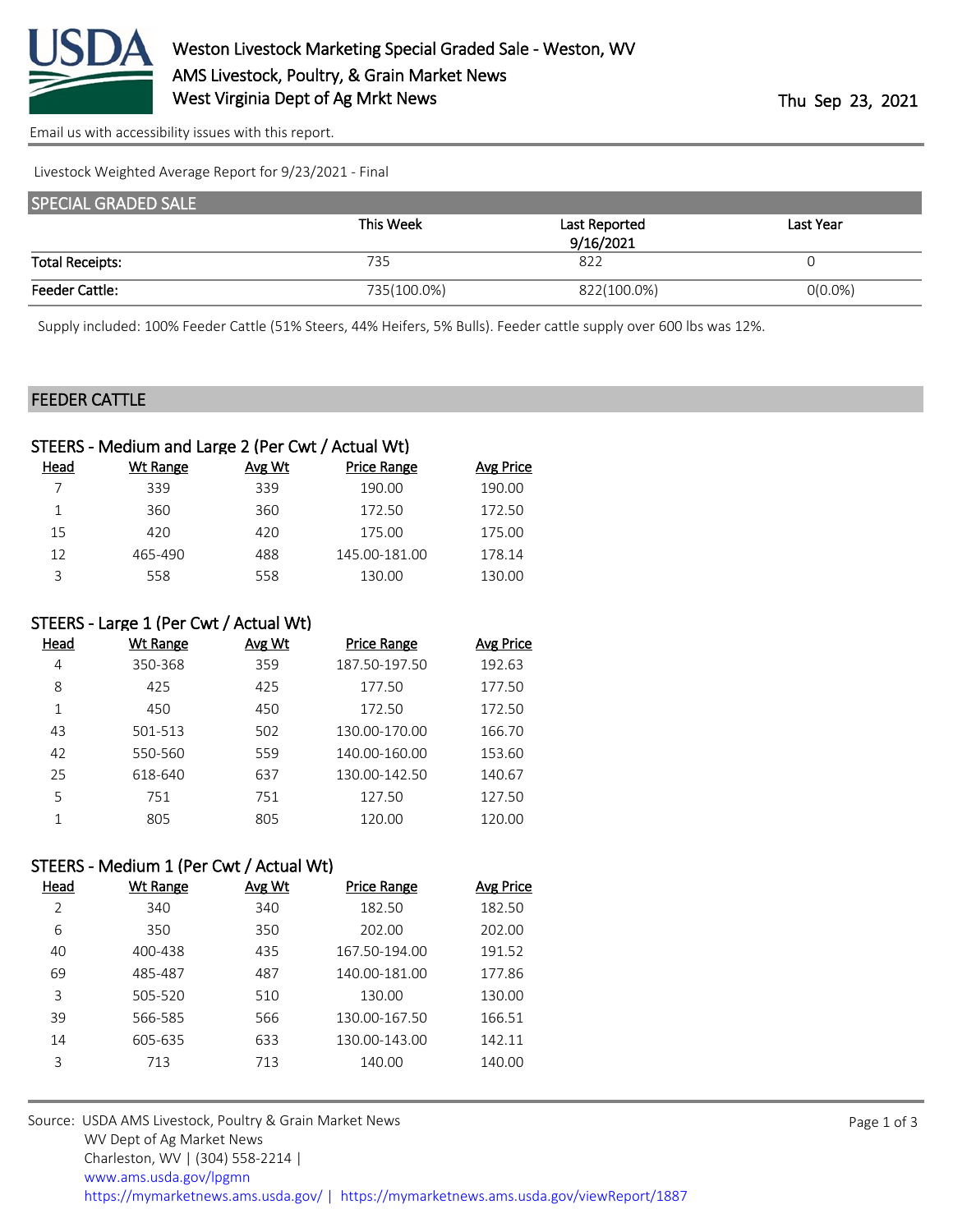

[Email us with accessibility issues with this report.](mailto:mars@ams.usda.gov?subject=508%20issue)

|      | STEERS - Small 1 (Per Cwt / Actual Wt) |        |               |           |
|------|----------------------------------------|--------|---------------|-----------|
| Head | Wt Range                               | Avg Wt | Price Range   | Avg Price |
| Δ    | 430.                                   | 430    | 160.00        | 160.00    |
| Δ    | 463-465                                | 464    | 130.00-167.50 | 158.09    |

## HEIFERS - Medium and Large 2 (Per Cwt / Actual Wt)

| Head | Wt Range | Avg Wt | Price Range   | Avg Price |
|------|----------|--------|---------------|-----------|
| 20   | 346-348  | 346    | 138.00-145.00 | 144.30    |
| 3    | 368-398  | 388    | 136.00-143.00 | 140.79    |
| 27   | 413-419  | 419    | 140.00-144.00 | 143.71    |
| 19   | 480      | 480    | 142.00        | 142.00    |
|      | 505      | 505    | 133.00        | 133.00    |
|      | 553      | 553    | 139.00        | 139.00    |

## HEIFERS - Large 1 (Per Cwt / Actual Wt)

| Head          | Wt Range | Avg Wt | <b>Price Range</b> | Avg Price |
|---------------|----------|--------|--------------------|-----------|
| 1             | 325      | 325    | 144.00             | 144.00    |
| 3             | 360      | 360    | 142.00             | 142.00    |
| 9             | 416-428  | 419    | 141.00-144.00      | 143.32    |
| 21            | 483-495  | 484    | 133.00-140.00      | 139.32    |
| 12            | 501-533  | 509    | 141.00-142.00      | 141.74    |
| 14            | 558-565  | 560    | 132.00-135.00      | 134.35    |
| 13            | 625-635  | 633    | 125.00             | 125.00    |
| $\mathcal{P}$ | 738      | 738    | 115.00             | 115.00    |

### HEIFERS - Medium 1 (Per Cwt / Actual Wt)

| Head | Wt Range | Avg Wt | <b>Price Range</b> | Avg Price |
|------|----------|--------|--------------------|-----------|
|      | 335      | 335    | 137.00             | 137.00    |
| 10   | 350-351  | 351    | 142.00-147.00      | 146.50    |
| 40   | 409-423  | 420    | 142.00-145.00      | 142.58    |
| 58   | 489-493  | 489    | 135.00-138.00      | 137.69    |
| 31   | 556-557  | 556    | 134.00-137.00      | 136.71    |
| 12   | 626      | 626    | 125.00             | 125.00    |
|      | 665      | 665    | 120.00             | 120.00    |

## HEIFERS - Small 1 (Per Cwt / Actual Wt)

| Head | Wt Range | Avg Wt | <b>Price Range</b> | Avg Price |
|------|----------|--------|--------------------|-----------|
|      | 467      | 467    | 115.00             | 115.00    |
|      | 500      | 500    | 134.00             | 134.00    |

|      | BULLS - Medium and Large 1-2 (Per Cwt / Actual Wt) |        |             |           |
|------|----------------------------------------------------|--------|-------------|-----------|
| Head | <u>Wt Range</u>                                    | Avg Wt | Price Range | Avg Price |